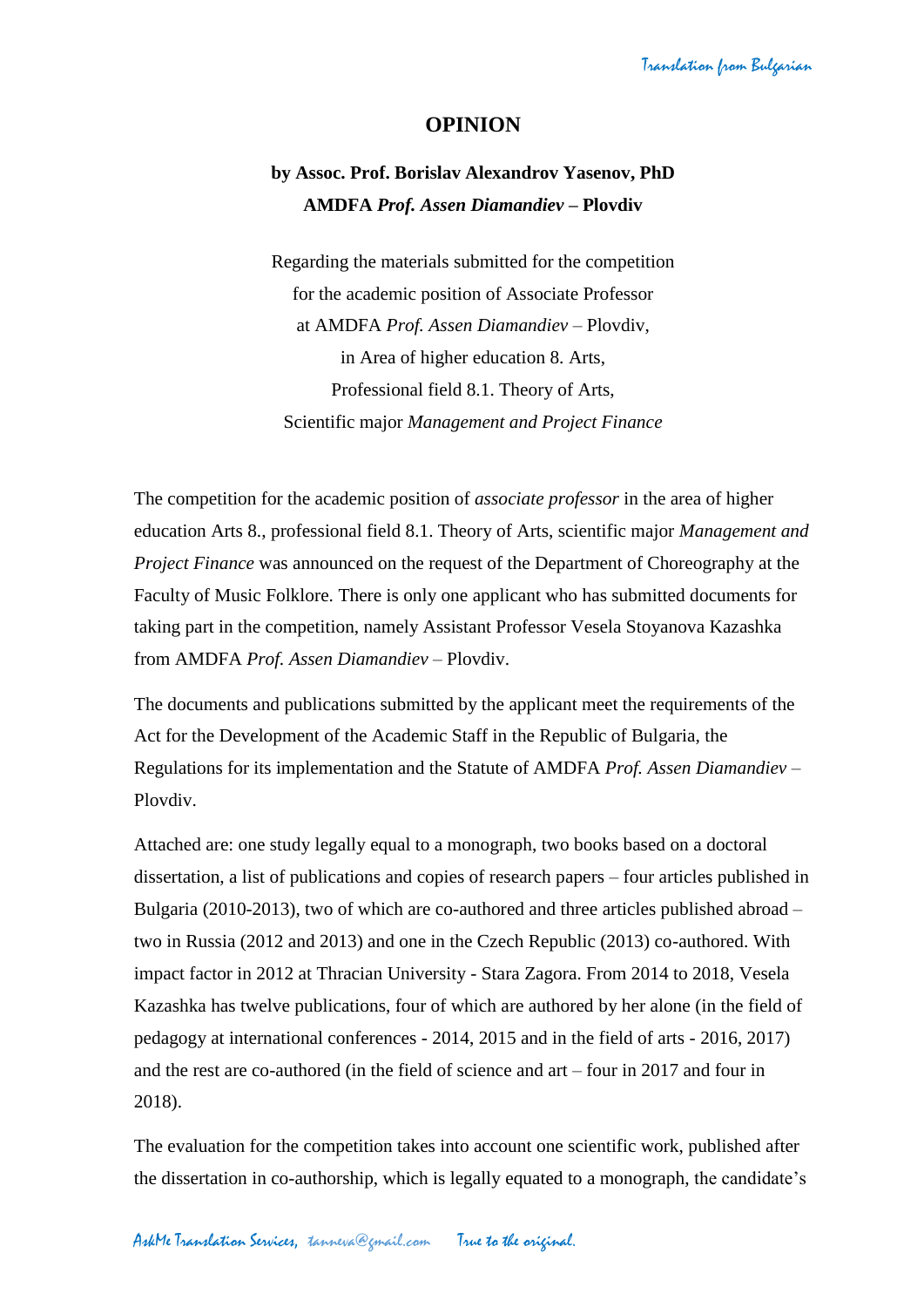scientific and pedagogical activity and research projects. The ten research papers related to the dissertation are not evaluated.

Vesela Kazashka completed her secondary education at the High school of economics *Vasil Levski*, Plovdiv, in 1989, and received her higher education degrees at Plovdiv University *Paisii Hilendarski* as follows: in 1998 - Master's Degree in Teaching Bulgarian language and literature and Russian language and literature, in 2002 received a master's degree majoring in Macroeconomics, specialization Organization and technology of accounting, and in 2014 she was awarded PhD degree for the defended dissertation on the topic *Positive stigmas towards people with disability*.

The work experience of the applicant includes the following: from 1998 till 2015 incl. she was Director of the Scientific and Applied Activity Unit at Plovdiv University *Paisii Hilendarski*; from 2001 till 2012 worked as an economist in the judiciary system; from January till May 2006 she was a teacher of Bulgarian language and literature at *Hristo Gyulemetov* Vocational school. In 2018 she was a part-time lecturer at the European Higher School of Economics and Management, Plovdiv, and from 2016 to the present she has been working at AMDFA *Prof. Assen Diamandiev* – Plovdiv in the position of head of the Professional Training Centre, and since February 2017 as an assistant professor.

The submitted curriculum vitae shows that Kazashka has long-term experience in the field of higher education, as a teacher and practical specialist in the field of management and project finance, which is in favour of her participation in the present competition.

The research work *Plovdiv – art-organizations and their management profile* was published by AMDFA *Prof. Assen Diamandiev* – Plovdiv and has a volume of 358 pages. The work is co-authored by Assist. Prof. Vesela Kazashka, PhD, Assist. Prof. Vasil Kolev, PhD, and Assoc. Prof. Margarita Ruseva, PhD. According to a division statement dated 03.12.2018 each author has 119 pages of his own with a minimum of 1800 characters per page.

The researchers' interest is incited by the fact that the creative and cultural industries are a real sector of the economy, however, some of the managers in art-organizations do not have sufficient theoretical knowledge and experience to carry out projects and have difficulties in both their development and implementation. The monograph provides the necessary information and guidelines for resolving these issues.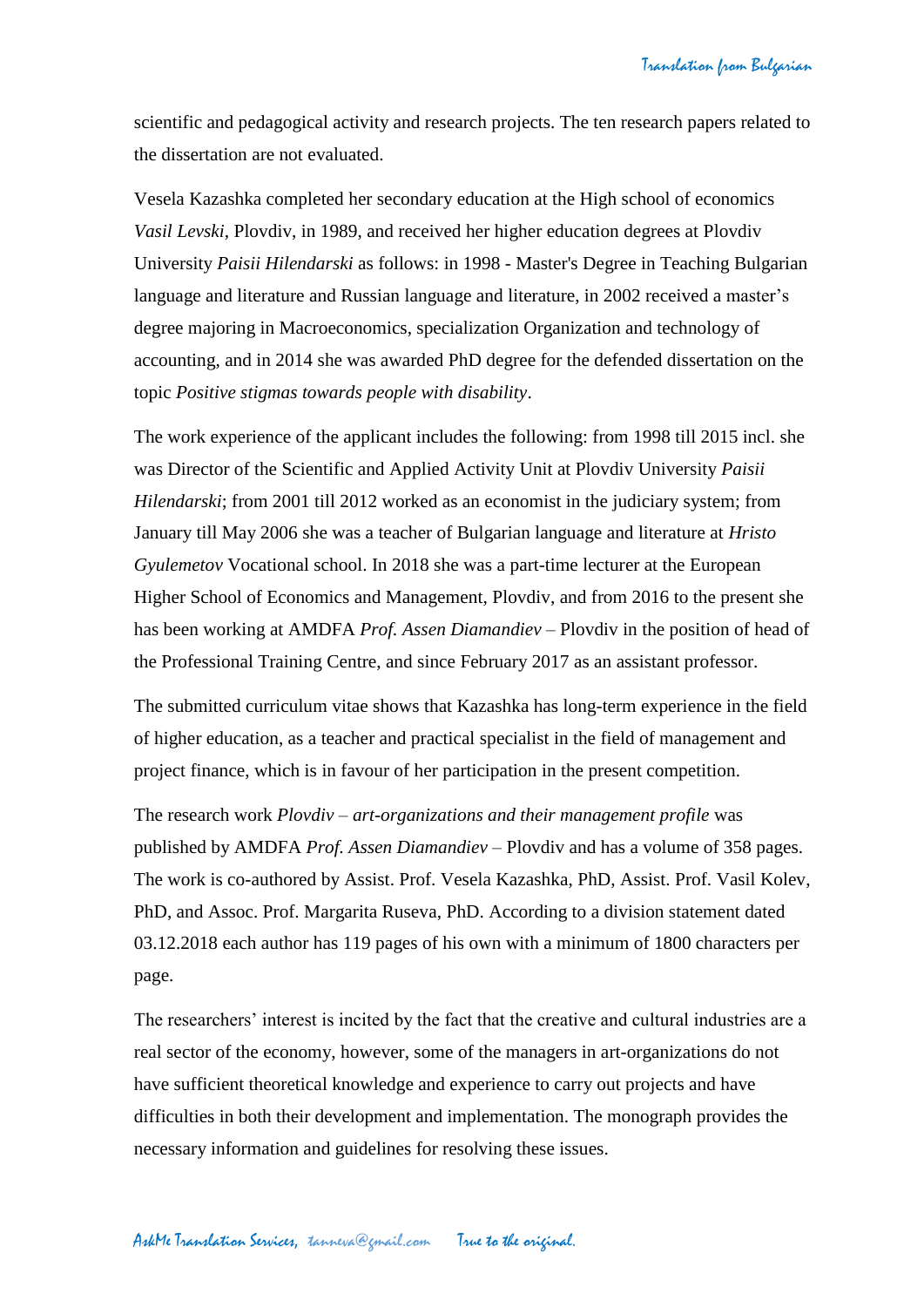The monograph structure comprises an introduction, three chapters, a conclusion, annexes, and a bibliography including 201 sources. The subject of the study are the artorganizations registered in Plovdiv, and the topic of research is their management profile. which includes - forms of management, financial management and project management. The goal of the study is to analyse the status quo in the sector while identifying the difficulties it faces in its work. The results of the study determine the practical relevance of the monograph.

Chapter One presents Plovdiv and the development of art and culture in the city over the centuries and research projects related to archaeological and National Revival heritage. A detailed analysis of the documented budgets of the Ministry of Culture for policies and programs for a twelve-year period from 2007 until 2018 is carried out. Outlined is the role of the Academy of Music, Dance and Fine Arts *Prof. Assen Diamandiev* - Plovdiv in the provision of training in art management.

Chapter two is related to the financial management and control of art-organizations – state subsidies, European funds and other sources in their budgets; to identifying typical gaps in project implementation and proposing solutions for their elimination. Chapter three presents the results of the empirical studies conducted in order to obtain the necessary analytical information about the art-organizations in Plovdiv and clarifies the specifics of applying a methodology in project management.

The content of the individual chapters of the monograph formulate and substantiate different conclusions. Some of them derive directly from the problems identified, others relate to the results of the research and theoretical work carried out, and still others have the character of guidelines for further research in the field.

The theoretical and practical contributions of Assistant Professor Vesela Kazashka are expressed in the development of a system for implementing more efficient financial management and control in art-organizations, with an emphasis on project financing; preparation and approbation of an adequate methodological toolkit, including an "Information Card for Expert In-depth Interview " for the study of the management profile of art-organizations. For the first time the specific management profile and peculiarities of 105 organizations in the city of Plovdiv in the period 2016-2018 were studied and analysed.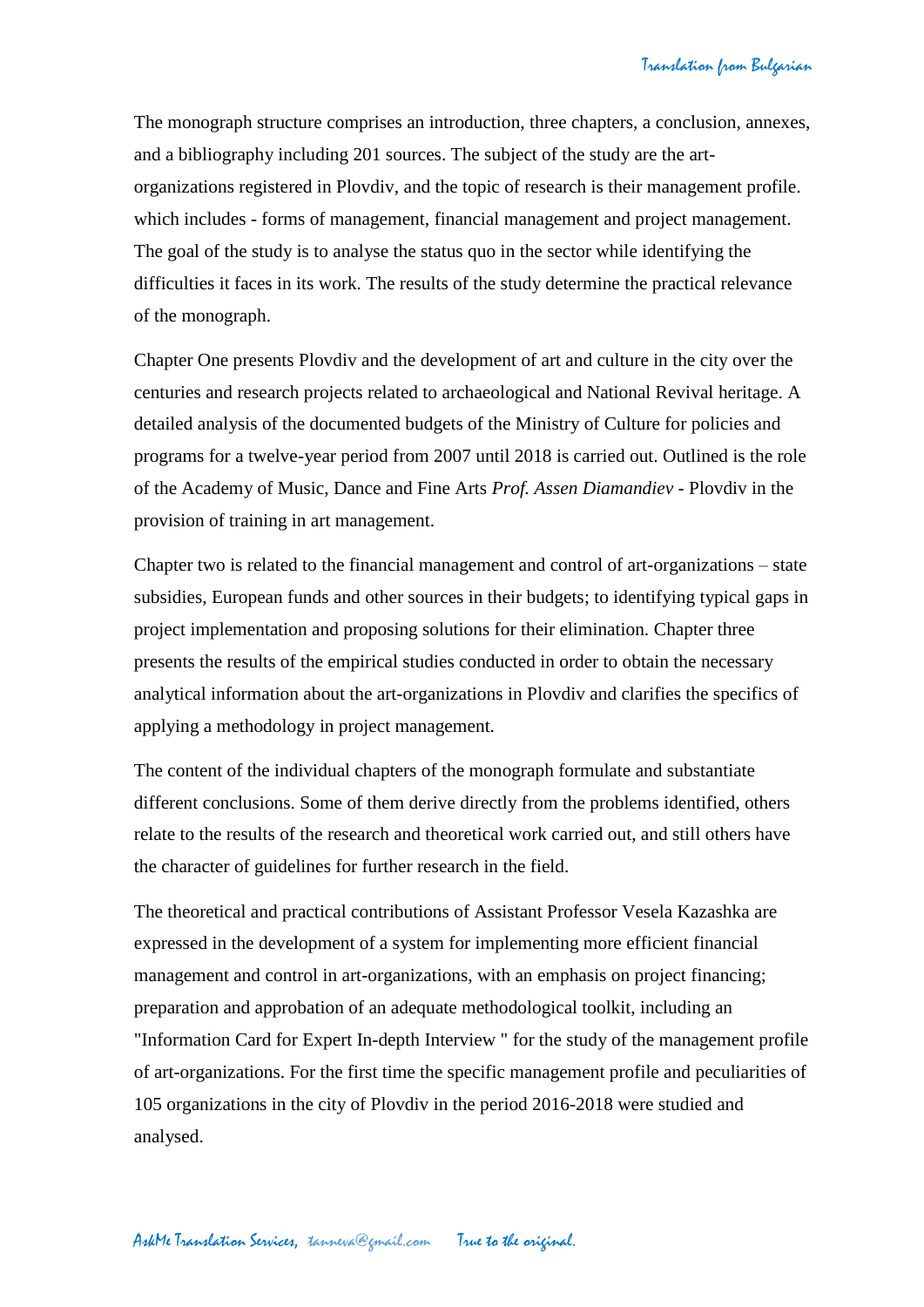The recommendations made in the monograph can benefit the research, educational and practical activities of students, doctoral students, teachers and art managers; as well as the development of local and national policies in the field of art.

The publications in the *Web of Science* global scientific database enrich the image of AMDFA *Prof. Assen Diamandiev* – Plovdiv, as an equal partner of leading international scientific organizations and contribute to raising the value of the scientific activity of the Academy by the Ministry of Education and Science.

The candidate has taken part in the preparation and implementation of national and international projects related to scientific activities and art – two international (as project leader in 2016 and as a team member in 2019) and three national ones in 2016, 2017, and in 2019 as a leader. She was manager of six projects in the period 2011 till 2015 and financial manager of five in the period 2009 - 2019.

The additional funds obtained for the Academy through projects funded by external sources in 2016-2018 amount to 79 620 BGN.

A Financial Management module was adapted for the *Art Management* programme, as well as *Innovations*, *Creativity* and *Business models* modules for the *Cultural Entrepreneurship* programme, which are applicable to secondary schools of arts and centres for professional education and training in Bulgaria, Romania, Greece and the United Kingdom. Training and approbation of the curricula was done at the National High School of Performing Arts and Media in Plovdiv.

The submitted reference for meeting the mandatory minimum national requirements in the area of *Arts* shows that they are fully covered by the candidate.

Regarding the additional indicators: Assistant Professor Vesela Kazashka actively teaches; she is a member of editorial boards; member of scientific organizations; participates in the organization, management and carrying out of seminars and scientific conferences.

All the above mentioned is an evidence that the applicant has a significant contribution to the pedagogical, scientific and applied activities at the Academy, and also as a specialist in the field of management and project finance. The candidate's rich professional experience and extensive research in the field of science and arts, with proven original scientific and applied contributions, have been recognized and some of them have been published in international journals and scientific proceedings. Kazashka's theoretical developments